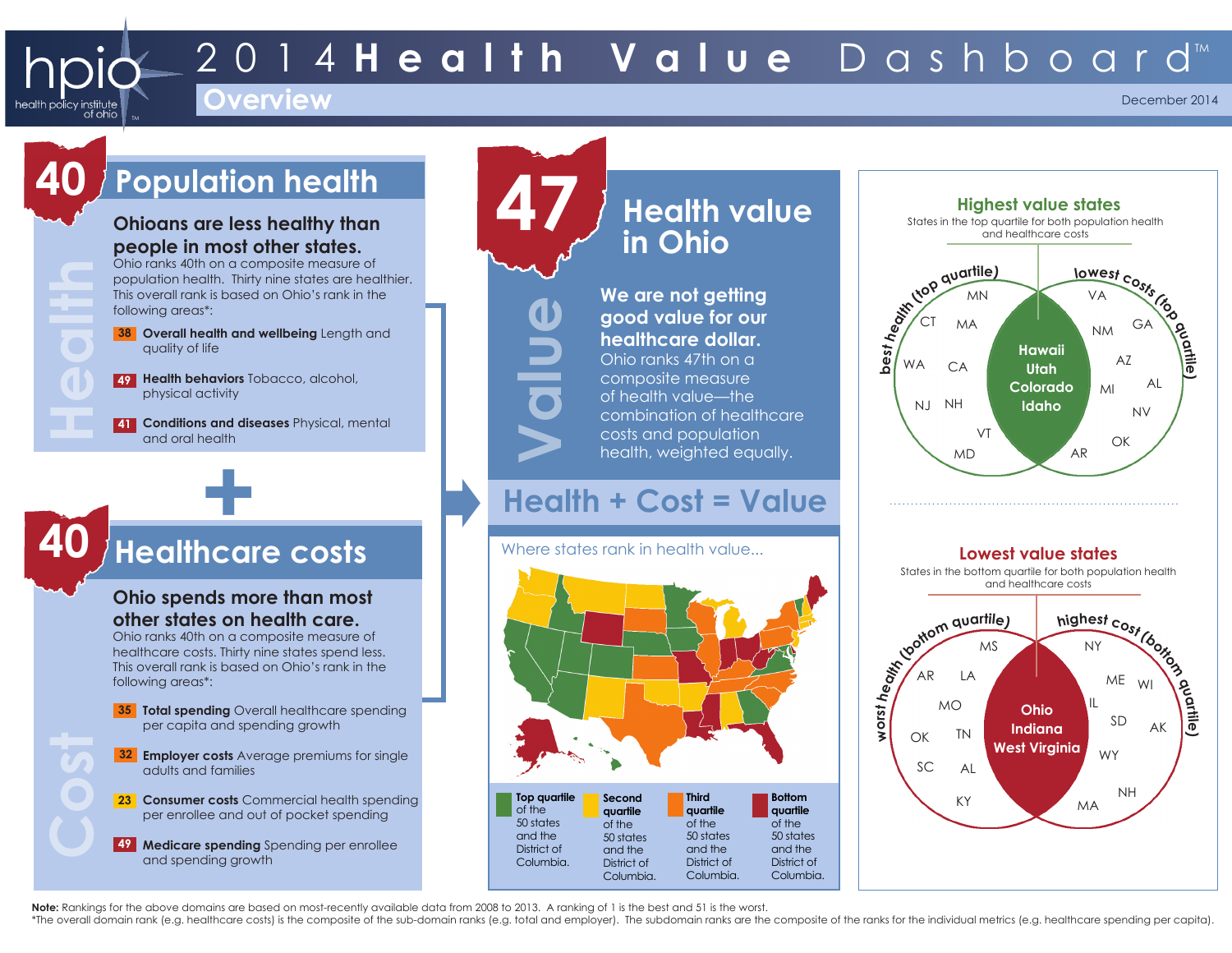# **Why does Ohio rank so poorly on health value?**

In order to improve health value, Ohio must address the many factors that impact population health outcomes and healthcare costs. Public health and prevention and the healthcare system in Ohio face significant challenges. Ohio also struggles when it comes to the physical, social and economic environments that impact health.



For methodology and sources, see appendix or view the Health Value Dashboard online at: **www.healthpolicyohio.org/2014-health-value-dashboard**

**Note:** Rankings for the above domains are based on most-recently available data from 2006 to 2014.

1. McGovern, et al. "The relative contribution of multiple determinants to health outcomes," Health Affairs, 2014. 2. McGinnis, et al. "The case for more active policy attention to health promotion," Health Affairs, 2002.

©2014 Health Policy Institute of Ohio. All rights reserved.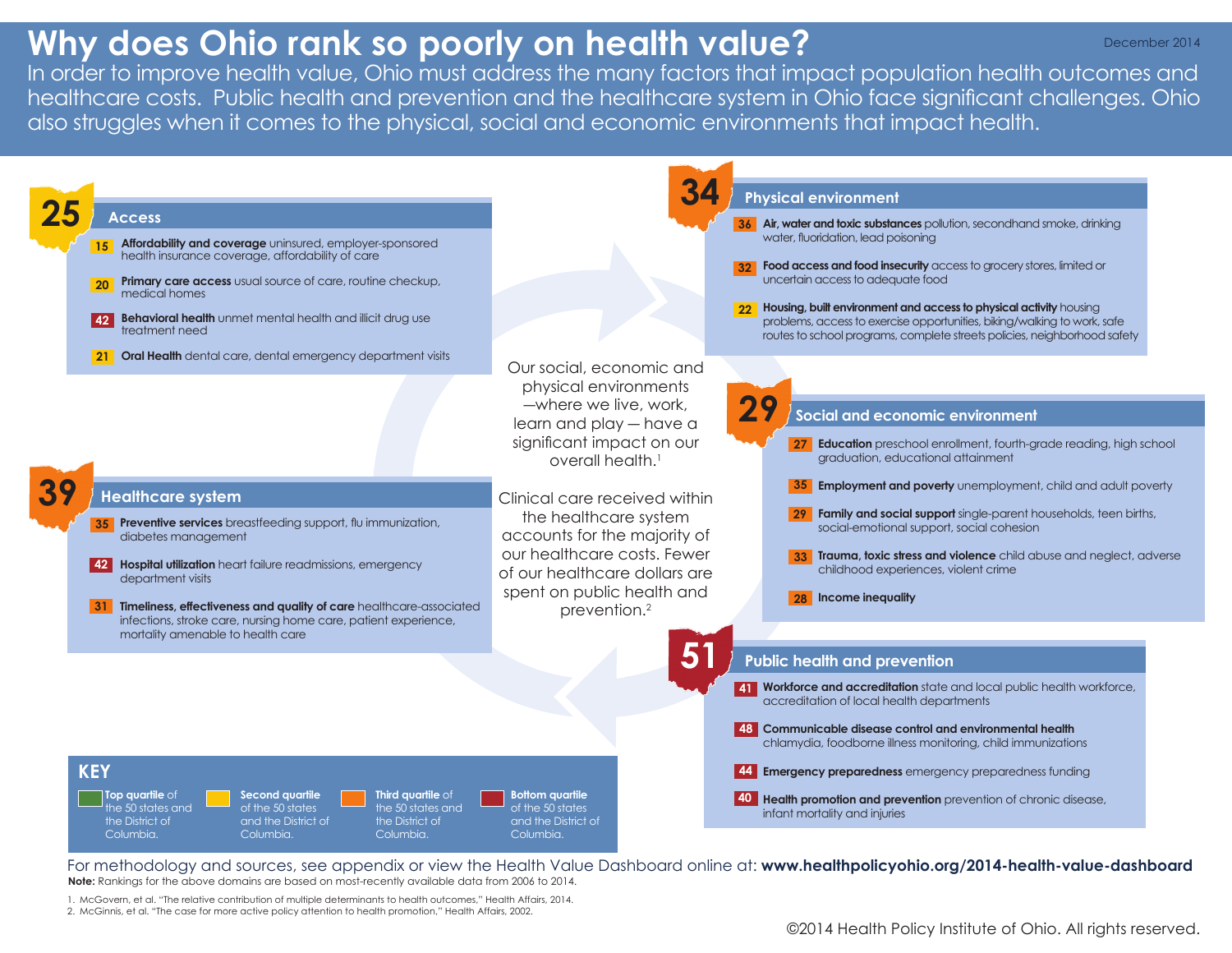**Solute 1 and 5 and 5 are of Ohio's greatest health challenges and strengths Becember 2014** 

### **Ohio's greatest health challenges**

#### Ohio ranks in the bottom quartile among U.S. states and Washington D.C. for the following **metrics**...

| Domain                                                                                                                                                                                                  | <b>Indicator</b>                                                                                                                                                       | Ohio's<br>rank | Most recent<br>data | <b>Best state</b> |
|---------------------------------------------------------------------------------------------------------------------------------------------------------------------------------------------------------|------------------------------------------------------------------------------------------------------------------------------------------------------------------------|----------------|---------------------|-------------------|
| <b>Population health</b>                                                                                                                                                                                | Adult smoking Percent of adults who are current smokers                                                                                                                | 44             | 23.4%               | 10.3% UT          |
|                                                                                                                                                                                                         | Adult diabetes Percent of adults diagnosed with diabetes                                                                                                               | 46             | $11.7\%$            | <b>7% AK</b>      |
|                                                                                                                                                                                                         | <b>Infant mortality</b> Infant deaths per 100,000 population                                                                                                           | 47             | 7.69                | $3.8$ AK          |
| Avoidable emergency department visits for Medicare beneficiaries Potentially avoidable emergency<br><b>Healthcare system</b><br>department visits among Medicare beneficiaries, per 1,000 beneficiaries |                                                                                                                                                                        | 44             | 215                 | 129 HI            |
| <b>Public health and</b><br>prevention                                                                                                                                                                  | State public health workforce Number of state public health agency staff FTEs per 100,000 population                                                                   | 44             | 9.9                 | 250.7 wy          |
|                                                                                                                                                                                                         | <b>Emergency preparedness funding</b> Median per capita funding for emergency preparedness                                                                             | 44             | \$1.50              | \$9.93 DC         |
|                                                                                                                                                                                                         | Tobacco prevention spending Tobacco prevention and control spending, as percent of the CDC-recommended level                                                           | 46             | 4.4%                | 14.8% ND          |
|                                                                                                                                                                                                         | <b>Child immunization</b> Percentage of children ages 19 to 35 months who have received vaccinations                                                                   | 48             | 61.7%               | $82.1\%$ RI       |
| <b>Healthcare costs</b>                                                                                                                                                                                 | Medicare spending growth per enrollee Average annual percent growth in Medicare spending per enrollee                                                                  |                | 5.2%                | $1.4\%$ ND        |
| <b>Access</b>                                                                                                                                                                                           | <b>Unmet need for illicit drug use treatment</b> Percent of individuals ages 12 and older needing but not receiving<br>treatment for illicit drug use in the past year |                | 2.6%                | $1.9\%$ HI        |
| <b>Physical environment</b>                                                                                                                                                                             | <b>Food insecurity</b> Percent of households with uncertain access to adequate food                                                                                    | 40             | 16.1%               | 8.7% ND           |
|                                                                                                                                                                                                         | Outdoor air quality Average exposure of the general public to particulate matter of 2.5 microns or less in size                                                        | 47             | 11.6                | 5.3 wy            |
|                                                                                                                                                                                                         | Secondhand smoke Percent of children who live in home where someone uses tobacco or smokes inside home                                                                 | 49             | 10.3%               | $0.4\%$ CA        |

## **Ohio's greatest health strengths**

Ohio ranks in the top quartile among U.S. states and Washington D.C. for the following **metrics**...

| <b>Domain</b>                          | <b>Indicator</b>                                                                                                                                  | Ohio's<br>rank    | Most recent<br>data | <b>Best state</b> |
|----------------------------------------|---------------------------------------------------------------------------------------------------------------------------------------------------|-------------------|---------------------|-------------------|
| <b>Public health and</b><br>prevention | <b>Accreditation of local health departments</b> Percent of LHDs that have received accreditation (March 2013 to Sept.<br>2014)                   | 11.               | $3.2\%$             | $10\%$ LA         |
| <b>Access</b>                          | <b>Employer-sponsored health insurance coverage</b> Percent of all workers who work at a company that offers health<br>insurance to its employees |                   | 86.8%               | 96.7% HI          |
| <b>Physical environment</b>            | Safe drinking water Percent of population exposed to water exceeding a violation limit during the past year                                       | 10                | 3%                  | $0\%$ DC          |
|                                        | <b>Fluoridated water</b> Percent of the population served by a community water system with optimally fluoridated water                            | $12 \overline{ }$ | 92.2%               | 100% DC           |
|                                        | Severe housing problem Percent of households with problems such as severe overcrowding or costs that exceed 50% of<br>monthly income              | 13                | 5%،                 | $11\%$ ND         |

|                                        | Strengths to maintain*                                                  |                                                                                                                                                 | <b>Challenges to improve</b>                                                                                                                                                  |
|----------------------------------------|-------------------------------------------------------------------------|-------------------------------------------------------------------------------------------------------------------------------------------------|-------------------------------------------------------------------------------------------------------------------------------------------------------------------------------|
|                                        |                                                                         |                                                                                                                                                 |                                                                                                                                                                               |
| Domain                                 | Ohio ranks in the second quartile<br>for the following subdomains       | Ohio ranks in the <b>third quartile</b> for the following<br>subdomains                                                                         | Ohio ranks in the <b>fourth quartile</b> for the following<br>subdomains                                                                                                      |
| <b>Population</b><br>health            | None                                                                    | <b>Overall health and wellbeing</b>                                                                                                             | <b>Health behaviors</b><br><b>Conditions and diseases</b>                                                                                                                     |
| <b>Healthcare</b><br>costs             | <b>Consumer costs</b>                                                   | <b>Total spending</b><br><b>Employer costs</b>                                                                                                  | <b>Medicare spending</b>                                                                                                                                                      |
| Healthcare<br>system                   | None                                                                    | <b>Preventive services</b><br>Timeliness, effectiveness and quality of care                                                                     | <b>Hospital utilization</b>                                                                                                                                                   |
| <b>Access</b>                          | Affordability and coverage<br><b>Primary care access</b><br>Oral health | None                                                                                                                                            | <b>Behavioral health</b>                                                                                                                                                      |
| <b>Public health</b><br>and prevention | <b>None</b>                                                             | None                                                                                                                                            | Public health workforce and accreditation<br>Communicable disease control and environmental health<br><b>Emergency preparedness</b><br><b>Health promotion and prevention</b> |
| Social and<br>economic<br>environment  |                                                                         | <b>Education</b><br><b>Employment and poverty</b><br><b>Family and social support</b><br>Trauma, toxic stress and violence<br><b>Inequality</b> | None                                                                                                                                                                          |
| <b>Physical</b><br>environment         |                                                                         | Air, water and toxic substances<br>Food access and food insecurity<br>Housing, built environment and access to physical activity                |                                                                                                                                                                               |

Ohio does not rank in the top quartile for any subdomains.